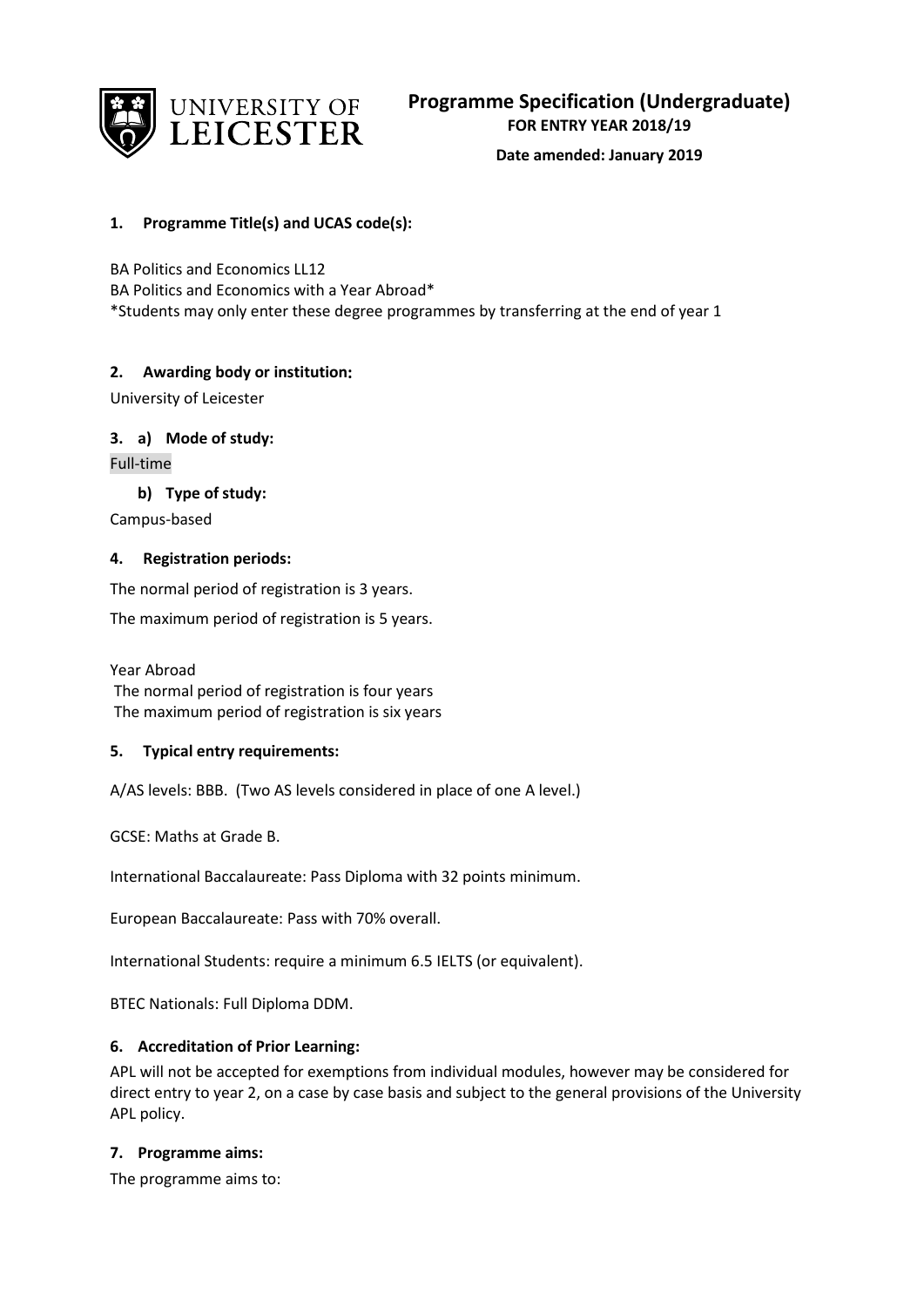- Provide a coherent and attractive curriculum by utilising the teaching and research expertise of the Department of Politics and International Relations and the Department of Economics;
- Provide a rigorous programme of study, embodying a disciplinary flexibility, across both subjects and by exploring the intellectual synergies between Politics and Economics;
- Enable students to understand and apply theories and concepts to analyse and explain Politics within an economic and contemporary context;
- Develop student expertise in the key areas of both disciplines allowing for dissertation specialisation in the final year;
- Provide a supportive, stimulating and challenging learning experience for students;
- Assist students to develop a range of cognitive and social skills relevant to their intellectual, vocational and personal development;
- Equip graduates with skills of research and analysis as a foundation for further study at postgraduate level in Politics, Economics and cognate disciplines.

For those on the Year Abroad:

- provide an opportunity for Leicester students to spend their third year abroad, studying at a partner institution in Europe as part of the European Erasmus framework exchange program or a partner institution on another continent as part of the Study Abroad exchange programme;
- develop study skills in another university following a guided programme of learning for the period spent abroad;
- provide an opportunity for exchange students from partner institutions in another country to study in the United Kingdom;
- provide and build on links between the University of Leicester and its partner institutions develop an awareness of Politics and Economics education in another country;
- develop a critical understanding of the different national, international and European dimensions of Politics and Economics;
- develop an appreciation of the different approaches to the study of Politics and Economics adopted by different types of scholars both in the United Kingdom and abroad;
- develop linguistic skills in a European language if the student goes to a partner university where the teaching language is not English.

## **8. Reference points used to inform the programme specification:**

- QAA Framework for Higher Education Qualifications
- QAA Benchmarking statement for Politics and International Relations: **<http://www.qaa.ac.uk/en/Publications/Documents/SBS-politics-15.pdf>**
- QAA Benchmarking statement for Economics: **[http://www.qaa.ac.uk/en/Publications/Documents/Subject-benchmark-statement-](http://www.qaa.ac.uk/en/Publications/Documents/Subject-benchmark-statement-Economics.pdf)[Economics.pdf](http://www.qaa.ac.uk/en/Publications/Documents/Subject-benchmark-statement-Economics.pdf)**
- [University of Leicester Learning Strategy](http://www2.le.ac.uk/offices/sas2/quality/learnteach?searchterm=learning%20and%20teaching%20strategy)
- University Employability Strategy
- University of Leicester Periodic Development Review Report (February 2014)
- External Examiners' Reports
- First Destination Survey
- Annual Developmental Review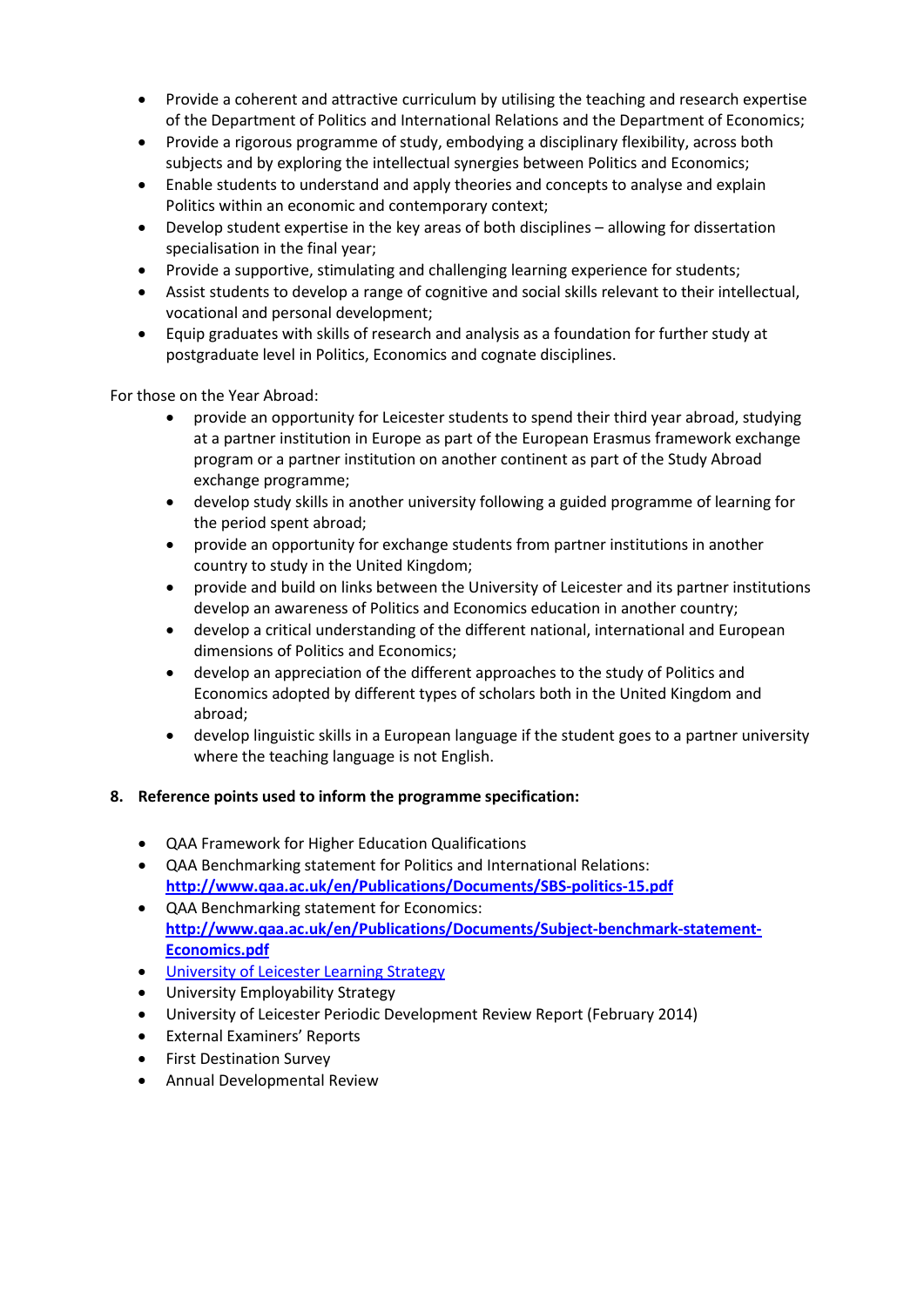# **9. Programme Outcomes:**

|                                                                                                                                                                                                                                                                             | <b>Teaching and Learning</b>                                                                                                                                                | <b>How Demonstrated?</b>                                                                                                                                                                                                                                            |
|-----------------------------------------------------------------------------------------------------------------------------------------------------------------------------------------------------------------------------------------------------------------------------|-----------------------------------------------------------------------------------------------------------------------------------------------------------------------------|---------------------------------------------------------------------------------------------------------------------------------------------------------------------------------------------------------------------------------------------------------------------|
| <b>Programme Outcomes:</b><br>9.                                                                                                                                                                                                                                            | <b>Methods</b>                                                                                                                                                              |                                                                                                                                                                                                                                                                     |
| <b>Intended Learning</b>                                                                                                                                                                                                                                                    |                                                                                                                                                                             |                                                                                                                                                                                                                                                                     |
| <b>Outcomes</b>                                                                                                                                                                                                                                                             |                                                                                                                                                                             |                                                                                                                                                                                                                                                                     |
|                                                                                                                                                                                                                                                                             | (a) Discipline specific knowledge and competencies                                                                                                                          |                                                                                                                                                                                                                                                                     |
|                                                                                                                                                                                                                                                                             | (i) Mastery of an appropriate body of knowledge                                                                                                                             |                                                                                                                                                                                                                                                                     |
| Demonstrate mastery of an<br>appropriate body of<br>knowledge in Politics and<br>Economics.                                                                                                                                                                                 | Lectures, seminars, tutorials,<br>directed reading, computer<br>classes, problem-solving<br>exercises, individual<br>consultations with staff, and<br>independent research. | Formative coursework,<br>summative coursework, essays,<br>essay-based examinations,<br>problem-based examinations,<br>dissertations, written reports,<br>seminar presentations,<br>contributions to class discussions,<br>problem-solving exercises,<br>projects.   |
| [Year Abroad]<br>Acquire knowledge of<br>another European language<br>if the student goes to a<br>partner university where the<br>teaching language is not<br>English.                                                                                                      | Language classes provided during<br>2 <sup>nd</sup> year; 3 <sup>rd</sup> year abroad taught<br>in some cases in a foreign<br>language.                                     | Essays, examinations, seminar<br>presentations and contributions<br>to tutorial                                                                                                                                                                                     |
|                                                                                                                                                                                                                                                                             | (ii) Understanding and application of key concepts and techniques                                                                                                           |                                                                                                                                                                                                                                                                     |
| Demonstrate the<br>assimilation of core<br>theoretical concepts and<br>their application in Politics<br>and Economics.<br>Demonstrate a familiarity<br>and engage critically with a<br>range of approaches, models<br>and concepts in both<br>disciplines.<br>[Year Abroad] | Lectures, seminars, tutorials,<br>directed reading, problem-<br>solving exercises, individual<br>consultations with staff and<br>independent research.                      | Formative coursework,<br>summative coursework, essays,<br>essay-based examinations,<br>problem-based examinations,<br>dissertations, seminar<br>presentations, contributions to<br>class discussions, problem-solving<br>exercises and computer-based<br>exercises. |
| As above.                                                                                                                                                                                                                                                                   | As above.                                                                                                                                                                   | As above.                                                                                                                                                                                                                                                           |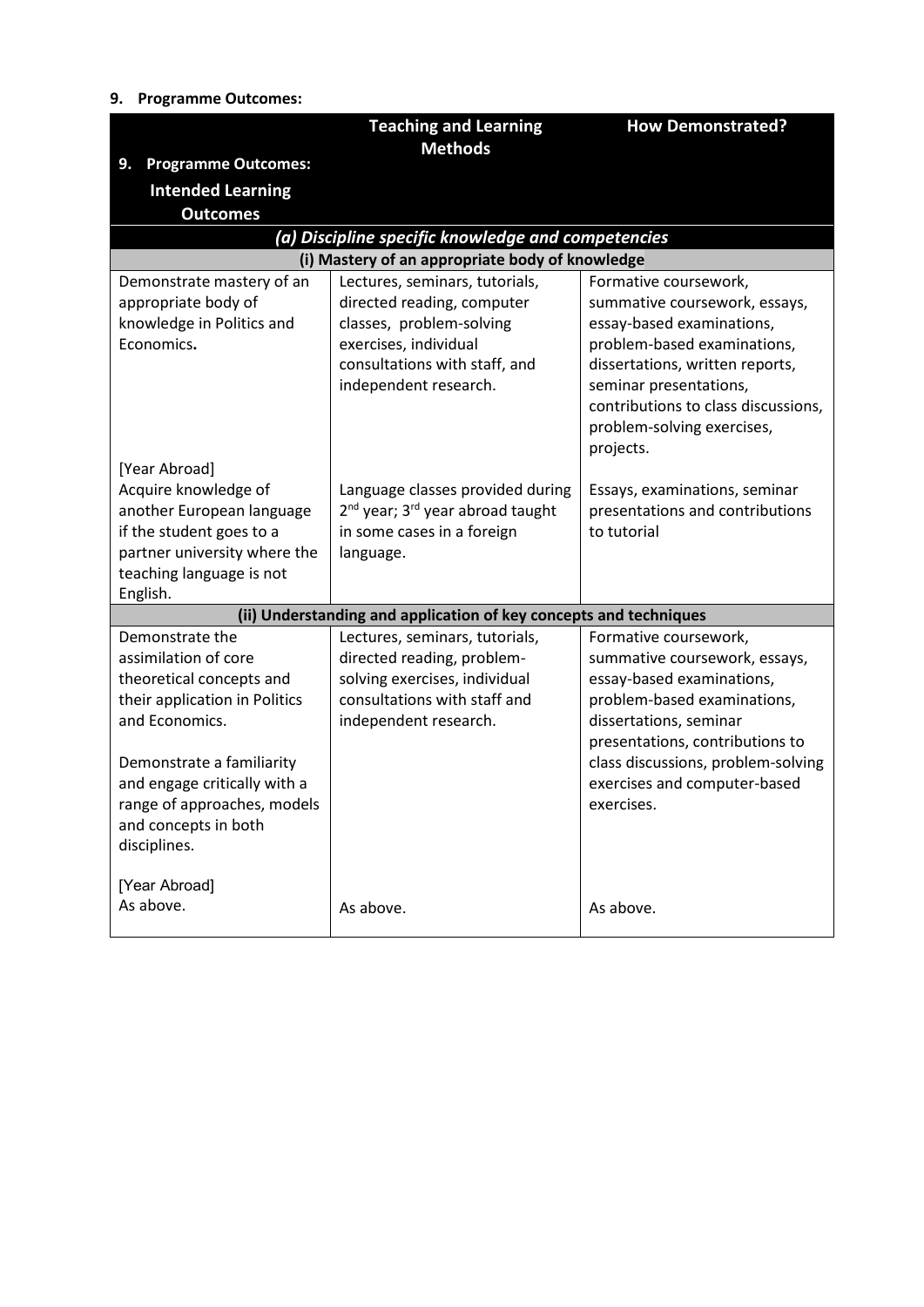|                                                                                                                                                                                                                                      | <b>Teaching and Learning</b><br><b>Methods</b>                                                                                       | <b>How Demonstrated?</b>                                                                                                                                                                                                            |
|--------------------------------------------------------------------------------------------------------------------------------------------------------------------------------------------------------------------------------------|--------------------------------------------------------------------------------------------------------------------------------------|-------------------------------------------------------------------------------------------------------------------------------------------------------------------------------------------------------------------------------------|
| <b>Programme Outcomes:</b><br>9.                                                                                                                                                                                                     |                                                                                                                                      |                                                                                                                                                                                                                                     |
| <b>Intended Learning</b>                                                                                                                                                                                                             |                                                                                                                                      |                                                                                                                                                                                                                                     |
| <b>Outcomes</b>                                                                                                                                                                                                                      |                                                                                                                                      |                                                                                                                                                                                                                                     |
|                                                                                                                                                                                                                                      | (iii) Critical analysis of key issues                                                                                                |                                                                                                                                                                                                                                     |
| Develop and sustain<br>arguments addressing<br>questions and issues in<br>Politics and Economics,<br>formulating appropriate<br>questions and drawing on<br>evidence.                                                                | Lectures, seminars, tutorials,<br>directed reading, group work,<br>individual consultations with<br>staff, and independent research. | Formative coursework,<br>summative coursework, essays,<br>essay-based examinations,<br>problem-based examinations,<br>dissertations, seminar<br>presentations, contributions to<br>class discussions, problem-solving<br>exercises. |
| Reflect critically on a range<br>of historical and<br>contemporary<br>developments in the<br>disciplines of Politics and<br>Economics.                                                                                               |                                                                                                                                      |                                                                                                                                                                                                                                     |
| Critically analyse arguments<br>in Politics and Economics and<br>relate them to contemporary<br>policy issues.                                                                                                                       |                                                                                                                                      |                                                                                                                                                                                                                                     |
| [Year Abroad]<br>Demonstrate the ability to<br>analyse through appropriate<br>methodologies aspects of<br>European politics and<br>economies, and foreign<br>political and economic<br>structures & dynamics                         | As above.                                                                                                                            | As above.                                                                                                                                                                                                                           |
|                                                                                                                                                                                                                                      | (iv) Clear and concise presentation of material                                                                                      |                                                                                                                                                                                                                                     |
| Present issues and problems<br>in Politics and Economics in a<br>clear and concise way in a<br>variety of written and oral<br>formats.<br>Produce clear and concise<br>economic arguments and<br>with reference to formal<br>models. | Lectures, seminars, tutorials,<br>directed reading, group work,<br>individual consultations with<br>staff, and independent research. | Essays, essay-based<br>examinations, problem-based<br>examinations, dissertations,<br>written reports, seminar<br>presentations and<br>contributions to class<br>discussions.                                                       |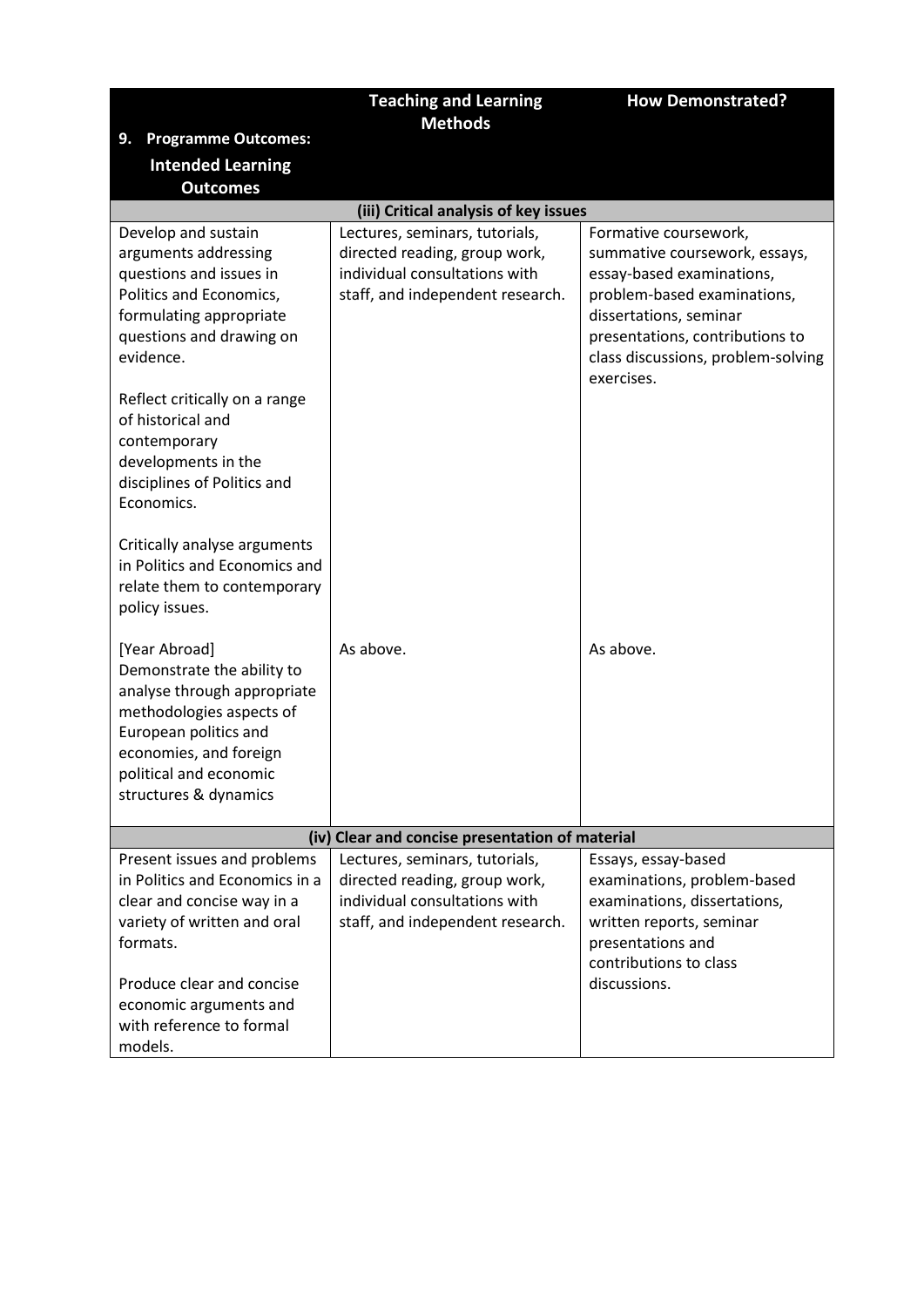|                                                                                                                                          |                                                                                                                                                      | <b>How Demonstrated?</b>                                                                                                             |
|------------------------------------------------------------------------------------------------------------------------------------------|------------------------------------------------------------------------------------------------------------------------------------------------------|--------------------------------------------------------------------------------------------------------------------------------------|
|                                                                                                                                          | <b>Teaching and Learning</b><br><b>Methods</b>                                                                                                       |                                                                                                                                      |
| <b>Programme Outcomes:</b><br>9.                                                                                                         |                                                                                                                                                      |                                                                                                                                      |
| <b>Intended Learning</b>                                                                                                                 |                                                                                                                                                      |                                                                                                                                      |
| <b>Outcomes</b>                                                                                                                          |                                                                                                                                                      |                                                                                                                                      |
|                                                                                                                                          | (v) Critical appraisal of evidence with appropriate insight                                                                                          |                                                                                                                                      |
| Develop and sustain<br>arguments, formulating<br>appropriate questions and<br>utilizing evidence.                                        | Lectures, seminars, tutorials,<br>group work, problem-solving<br>exercises, computer-based<br>exercises, individual<br>consultations with staff, and | Formative coursework,<br>summative coursework, essays,<br>essay-based examinations,<br>problem-based examinations,<br>dissertations, |
| Read, analyse and reflect<br>critically and contextually<br>upon major texts and other<br>source materials in Politics<br>and Economics. | independent research.                                                                                                                                | seminar presentations,<br>contributions to class<br>discussions, problem-solving<br>exercises.                                       |
| Critically appraise relevant<br>economic research and<br>appraise the results from<br>quantitative economic<br>analysis.                 |                                                                                                                                                      |                                                                                                                                      |
|                                                                                                                                          | (vi) Other discipline specific competencies                                                                                                          |                                                                                                                                      |
| Plan, design, research and<br>present a sustained and<br>independently conceived<br>piece of writing in Politics or<br>Economics.        | Dissertation supervisions,<br>research methods classes and<br>independent research.                                                                  | Independent research projects,<br>dissertations and research<br>presentations.                                                       |
| [Year Abroad]<br>Demonstrate inter-cultural<br>awareness and<br>understanding.                                                           | As above.                                                                                                                                            | As above.                                                                                                                            |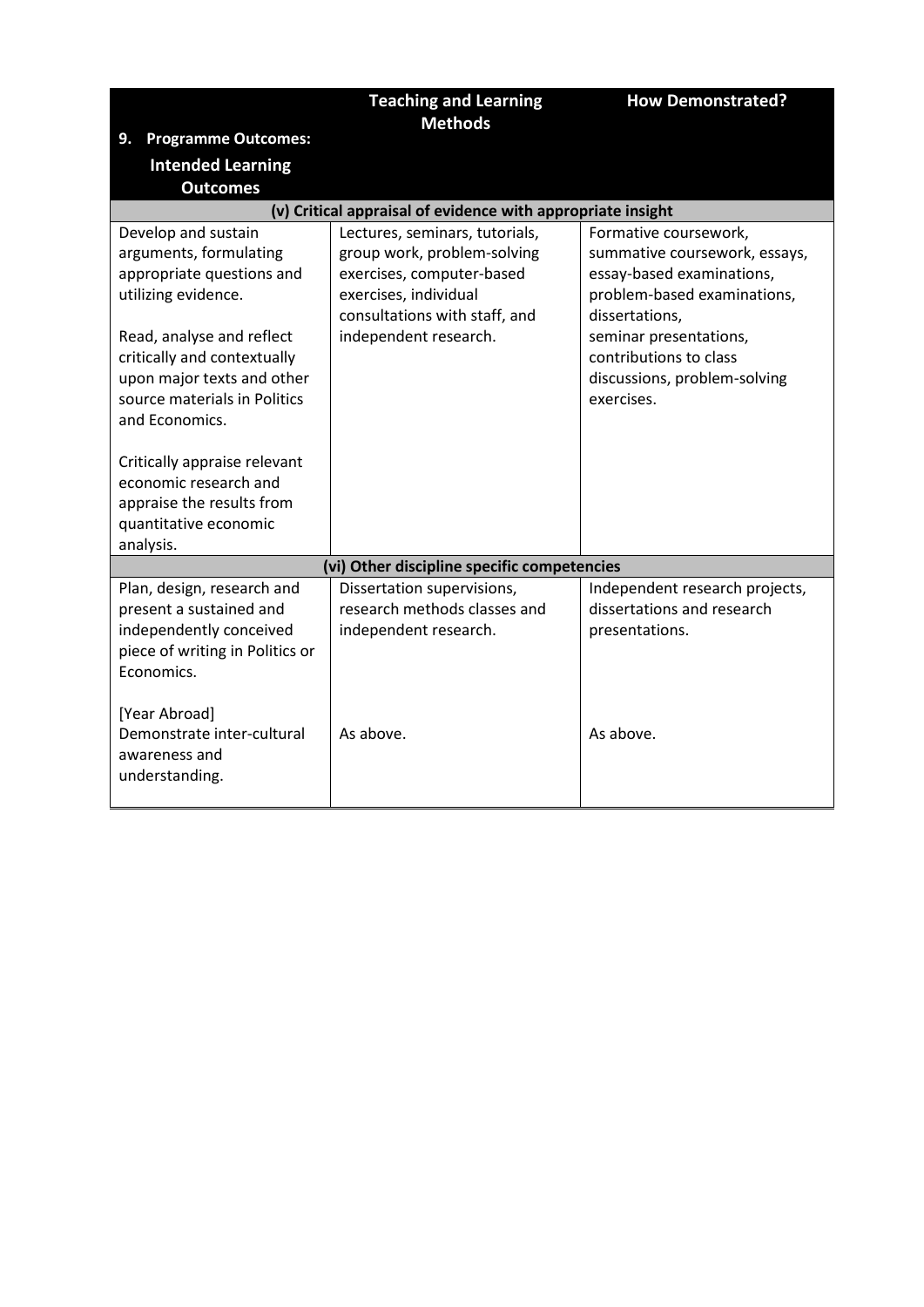|                                                                                                                                                                                                                                                            | <b>Teaching and Learning</b>                                                                                                                                         | <b>How Demonstrated?</b>                                                                                                                                       |
|------------------------------------------------------------------------------------------------------------------------------------------------------------------------------------------------------------------------------------------------------------|----------------------------------------------------------------------------------------------------------------------------------------------------------------------|----------------------------------------------------------------------------------------------------------------------------------------------------------------|
| <b>Programme Outcomes:</b><br>9.                                                                                                                                                                                                                           | <b>Methods</b>                                                                                                                                                       |                                                                                                                                                                |
| <b>Intended Learning</b>                                                                                                                                                                                                                                   |                                                                                                                                                                      |                                                                                                                                                                |
| <b>Outcomes</b>                                                                                                                                                                                                                                            |                                                                                                                                                                      |                                                                                                                                                                |
|                                                                                                                                                                                                                                                            | (b) Transferable skills                                                                                                                                              |                                                                                                                                                                |
|                                                                                                                                                                                                                                                            | (i) Oral communication                                                                                                                                               |                                                                                                                                                                |
| Develop clarity, fluency and<br>coherence in oral<br>expression of issues in<br>Politics and Economics.                                                                                                                                                    | Seminars, tutorials, group work,<br>individual consultations with<br>staff and feedback on<br>presentations.                                                         | Seminar presentations,<br>contributions to class discussions,<br>individual dissertation<br>presentation.                                                      |
| Participate effectively as a<br>student in group<br>discussions.                                                                                                                                                                                           |                                                                                                                                                                      |                                                                                                                                                                |
| [Year Abroad]<br>To display the ability to<br>communicate in a European<br>language in a fluent,<br>accurate and appropriate<br>manner if the student goes<br>to a partner university where<br>the teaching language is not<br>English.                    | Language classes.                                                                                                                                                    | Exercise, oral presentations.                                                                                                                                  |
|                                                                                                                                                                                                                                                            | (ii) Written communication                                                                                                                                           |                                                                                                                                                                |
| Develop and sustain<br>arguments grounded in<br>theories and case studies in<br>Politics and Economics in a<br>variety of written forms.<br>Demonstrate clarity, fluency<br>and coherence in written<br>expression of issues in<br>Politics and Economics. | Seminars, tutorials, problem-<br>solving exercises, independent<br>research, individual consultations<br>with staff and feedback on<br>coursework and assessed work. | Essays, essay-based<br>examinations, problem-based<br>examinations, dissertations,<br>written reports, seminar<br>presentations, problem-solving<br>exercises. |
| [Year Abroad]<br>To produce texts of various<br>types in a European language<br>demonstrating accuracy and<br>appropriate discourse<br>conventions if the student<br>goes to a partner university<br>where the teaching language<br>is not English.        | Language classes, formative<br>coursework in partner<br>institutions.                                                                                                | As above.                                                                                                                                                      |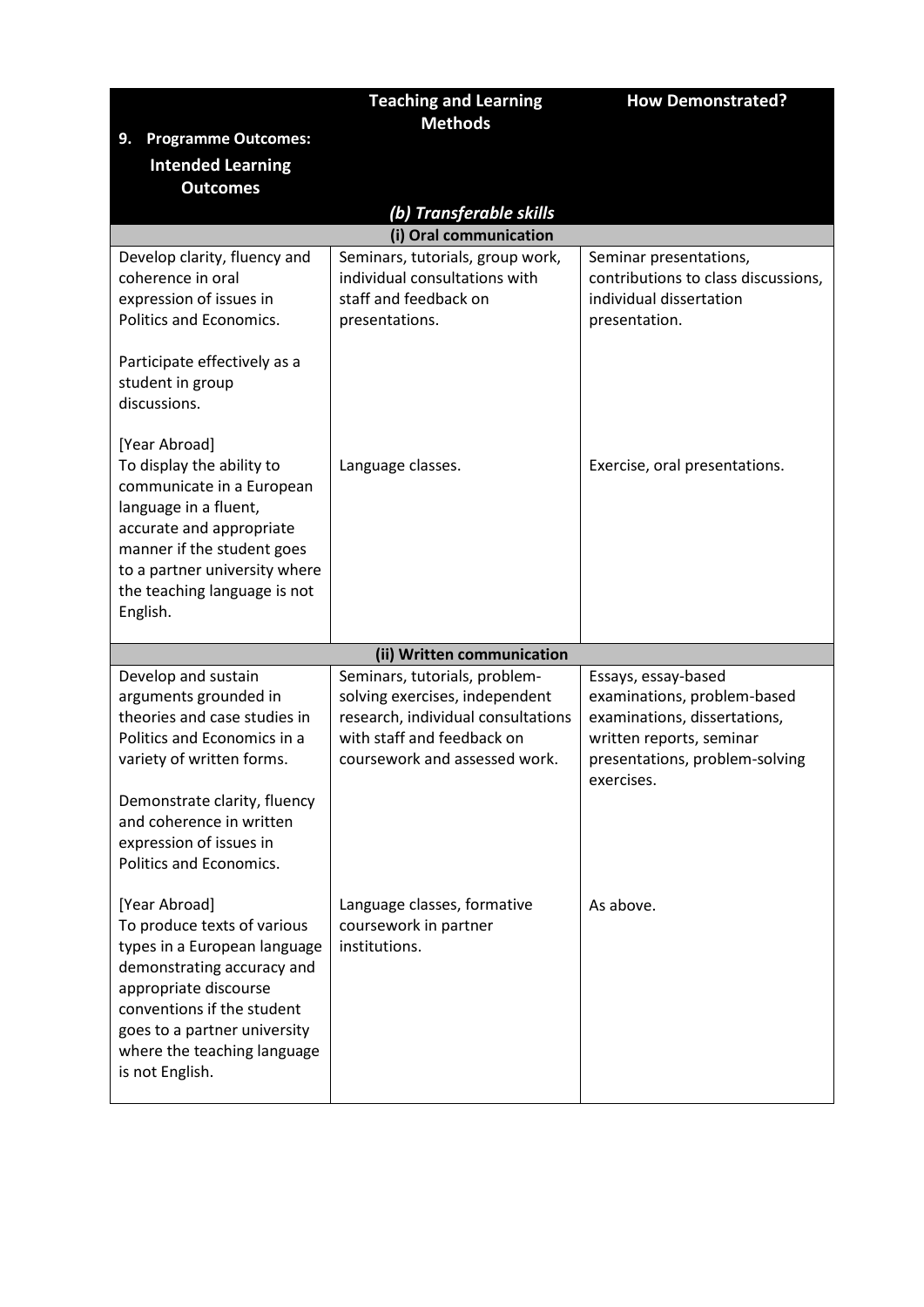|                                                                                                                                                                                                                                                                                                                                                                          | <b>Teaching and Learning</b><br><b>Methods</b>                                                                                                                              | <b>How Demonstrated?</b>                                                                                                                                                                                                                        |
|--------------------------------------------------------------------------------------------------------------------------------------------------------------------------------------------------------------------------------------------------------------------------------------------------------------------------------------------------------------------------|-----------------------------------------------------------------------------------------------------------------------------------------------------------------------------|-------------------------------------------------------------------------------------------------------------------------------------------------------------------------------------------------------------------------------------------------|
| <b>Programme Outcomes:</b><br>9.                                                                                                                                                                                                                                                                                                                                         |                                                                                                                                                                             |                                                                                                                                                                                                                                                 |
| <b>Intended Learning</b>                                                                                                                                                                                                                                                                                                                                                 |                                                                                                                                                                             |                                                                                                                                                                                                                                                 |
| <b>Outcomes</b>                                                                                                                                                                                                                                                                                                                                                          |                                                                                                                                                                             |                                                                                                                                                                                                                                                 |
|                                                                                                                                                                                                                                                                                                                                                                          | (iii) Information technology                                                                                                                                                |                                                                                                                                                                                                                                                 |
| Use IT to effectively<br>support their studies in<br>Politics and Economics,<br>including use of word<br>processing in preparation of<br>written work, use of<br>spreadsheets, use of<br>specialist packages for<br>statistical analysis.<br>Integration of IT into<br>presentations (e.g.<br>PowerPoint) and research<br>(e.g. Blackboard, online<br>archives/sources). | Induction programme,<br>computer practical classes,<br>online learning resources,<br>independent research,<br>interaction with staff and peers<br>via Blackboard and email. | Essays, independent research<br>projects, computer-based<br>exercises, problem-based<br>exercises.<br>[Year Abroad]<br>With regard to the 3rd year of the<br>programme, communication with<br>students abroad is conducted via<br>the internet. |
|                                                                                                                                                                                                                                                                                                                                                                          | (iv) Numeracy                                                                                                                                                               |                                                                                                                                                                                                                                                 |
| Analyse data associated<br>with Politics and Economics<br>using statistical and graphical                                                                                                                                                                                                                                                                                | Lectures, computer practical<br>classes.                                                                                                                                    | Independent research<br>projects, computer-based<br>exercises, problem-based                                                                                                                                                                    |
| techniques.                                                                                                                                                                                                                                                                                                                                                              |                                                                                                                                                                             | exercises.                                                                                                                                                                                                                                      |
| Be able to work                                                                                                                                                                                                                                                                                                                                                          | (v) Team working                                                                                                                                                            |                                                                                                                                                                                                                                                 |
| collaboratively to jointly<br>explore issues and<br>arguments in Politics and<br>Economics, and to<br>recognise the value of<br>working closely with others.                                                                                                                                                                                                             | Interactive seminars, tutorials<br>and group-work exercises.                                                                                                                | Participation in group work,<br>seminar presentations, role plays<br>and simulations, contributions to<br>class discussions, problem-based<br>exercises.                                                                                        |
| [Year Abroad]<br>Be able to work<br>collaboratively in an<br>international environment                                                                                                                                                                                                                                                                                   |                                                                                                                                                                             | [Year Abroad]<br>Plus equivalent forms of<br>assessment in partner<br>institutions.                                                                                                                                                             |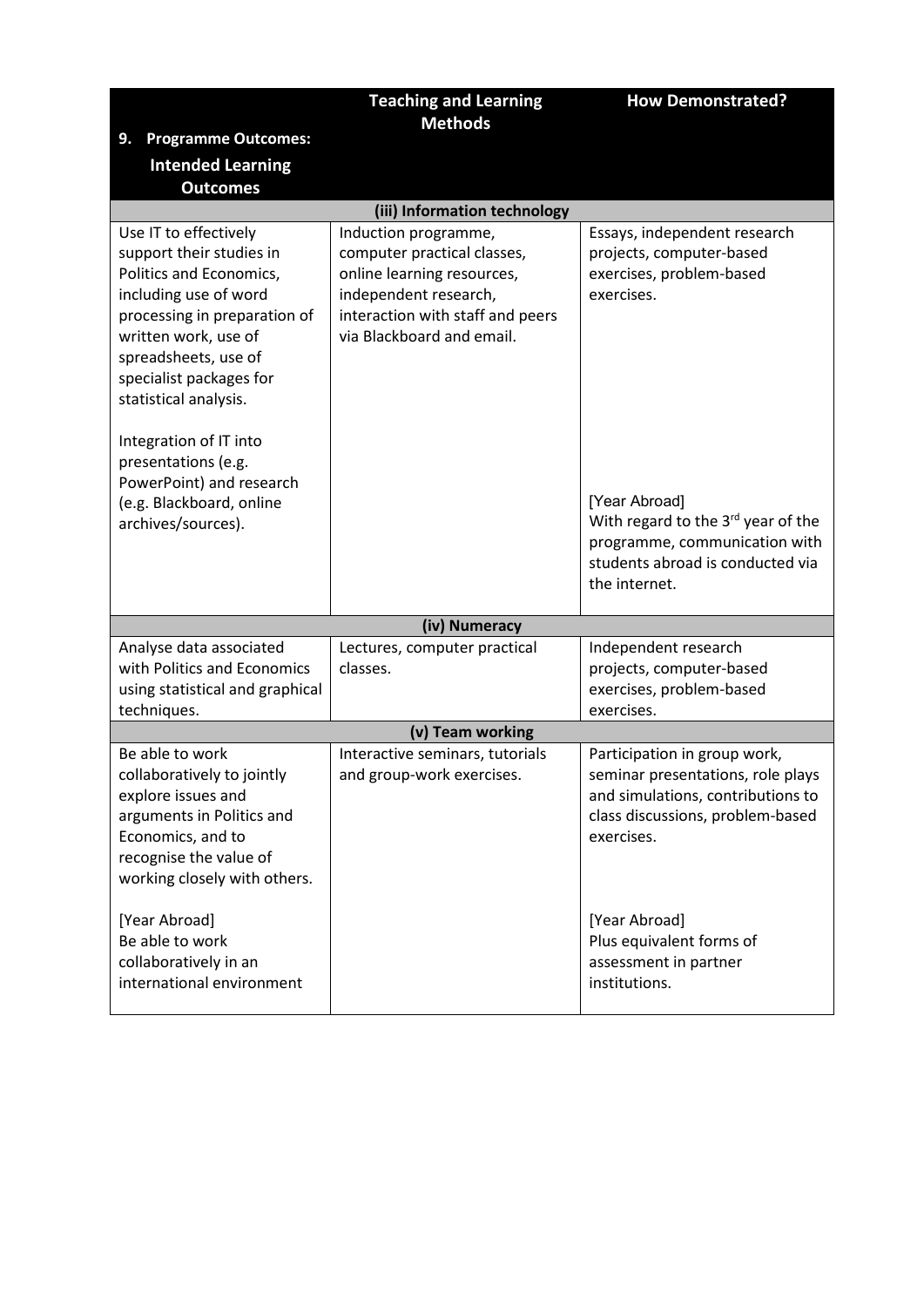|                                                                                                                                                                                                                                                                                                   | <b>Teaching and Learning</b><br><b>Methods</b>                                                                                                                     | <b>How Demonstrated?</b>                                                                                                                                |
|---------------------------------------------------------------------------------------------------------------------------------------------------------------------------------------------------------------------------------------------------------------------------------------------------|--------------------------------------------------------------------------------------------------------------------------------------------------------------------|---------------------------------------------------------------------------------------------------------------------------------------------------------|
| <b>Programme Outcomes:</b><br>9.                                                                                                                                                                                                                                                                  |                                                                                                                                                                    |                                                                                                                                                         |
| <b>Intended Learning</b>                                                                                                                                                                                                                                                                          |                                                                                                                                                                    |                                                                                                                                                         |
| <b>Outcomes</b>                                                                                                                                                                                                                                                                                   |                                                                                                                                                                    |                                                                                                                                                         |
|                                                                                                                                                                                                                                                                                                   | (vi) Problem solving                                                                                                                                               |                                                                                                                                                         |
| Address problems in<br>Politics and Economics in<br>depth using a range of<br>primary and secondary<br>sources.<br>Synthesise differing<br>approaches to both<br>disciplines.                                                                                                                     | Seminars, tutorials and<br>problem-solving exercises.                                                                                                              | Essays, essay-based<br>examinations, problem-based<br>examinations, independent<br>research projects, written<br>reports, problem-solving<br>exercises. |
|                                                                                                                                                                                                                                                                                                   | (vii) Information handling                                                                                                                                         |                                                                                                                                                         |
| Gather and deploy evidence<br>and data to find, retrieve,<br>sort and exchange new<br>information.                                                                                                                                                                                                | Seminars, tutorials, directed<br>reading, specialist research<br>methods workshops, practical<br>problem-solving exercises and<br>online learning resources.       | Essays, independent research<br>Projects, written reports,<br>problem-solving<br>exercises.                                                             |
|                                                                                                                                                                                                                                                                                                   | (viii) Skills for lifelong learning                                                                                                                                |                                                                                                                                                         |
| Demonstrate intellectual<br>independence through the<br>setting of research tasks and<br>the solving of problems in<br>Politics and Economics.                                                                                                                                                    | All of the above particularly<br>independent research.                                                                                                             | All of the above, particularly<br>the dissertation.                                                                                                     |
| Reflect upon own learning<br>and achievements and plan<br>for personal, educational<br>and career development.                                                                                                                                                                                    | Tutorials, career development<br>programmes, resource-based<br>learning, personal development<br>planning programme and<br>individual consultations with<br>staff. | Portfolio, curriculum vitae.                                                                                                                            |
| [Year Abroad]<br>To demonstrate strategies<br>for self-monitoring and<br>continued maintenance and<br>development of skills in a<br>European language if the<br>student goes to a partner<br>university where the<br>teaching language is not<br>English. Adaptation to a<br>foreign environment. | Development of metalinguistic<br>awareness through language<br>classes, tasks designed to expand<br>a foreign language repertoire.                                 | Language assignments, ability to<br>self-correct.                                                                                                       |

# **10. Progression points:**

[Senate Regulation 5: Regulations governing undergraduate programmes of study.](http://www2.le.ac.uk/offices/sas2/regulations/documents/senatereg5-undergraduates.pdf)

In cases where a student has failed to meet a requirement to progress he or she will be required to withdraw from the course.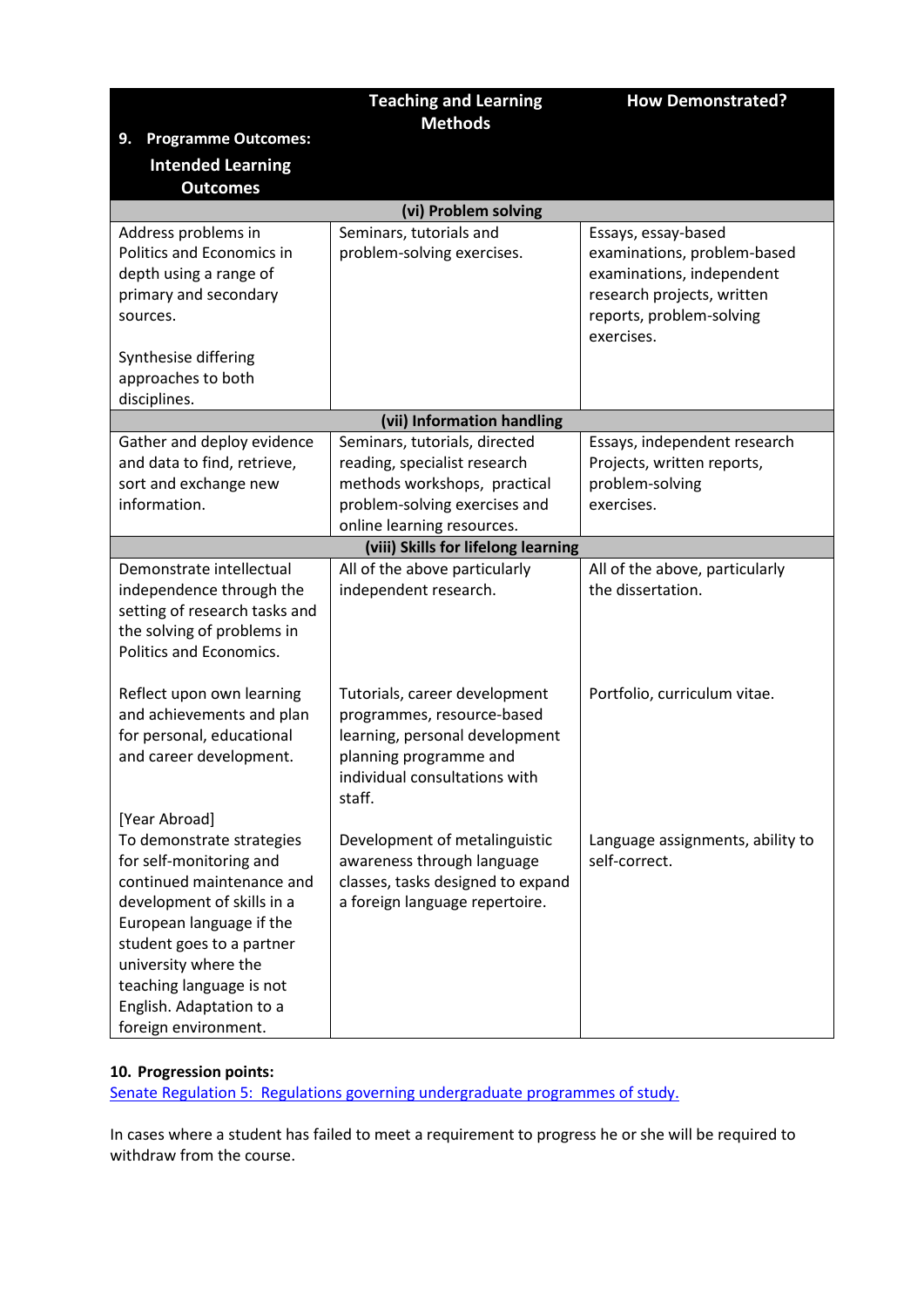## **Application to Transfer from BA Politics and Economics to BA Politics and Economics with a Year Abroad**

Students are invited to apply at the end of their first year to transfer to the BA Politics and Economics with a Year Abroad.

# **Progression from 2nd year to year abroad**

Students may progress to the year abroad with no more than 30 credits of failed modules in year 2. Good attendance and observation of academic obligations must continue to be maintained throughout year 2. Failure to do so may result in the opportunity to study abroad being withdrawn and the student being transferred to the BA Politics and Economics (without year abroad) or withdrawn from the course entirely.

For the year abroad year students are required to complete the equivalent of 60 ECTS if studying at a European partner institution.

For a student to progress to the final year of the BA with a Year Abroad programme the following will apply:

i) If the student is studying and being assessed in a foreign language he/she has to pass at least half of his/her second semester modules in the partner institution. This requirement emphasises that the year abroad is to be taken seriously as a period of study but is not so onerous as to negatively impact students on this programme. If a student has failed to pass half the credits in his/her second semester during the year abroad, including resit options as per the partner institution's rules, by the Board of Examiners, the Board will consider whether the student should have to transfer on to the BA Politics and Economics (without year abroad) for their final year, taking their overall attendance and observation of academic obligations into consideration.

ii) If the student is studying and being assessed in English he/she has to achieve an average of 50% for the whole year. If a student has failed to achieve an average of 50% for the year, including resit options as per the partner institution's rules, by the Board of Examiners, the Board will consider whether the student should have to transfer on to the BA Politics and Economics (without year abroad) for their final year, taking their overall attendance and observation of academic obligations into consideration.

iii) If the student is studying and being assessed in a combination of English and a Foreign Language the progression rules used will be based on the language used to teach the majority of modules. Therefore, if the majority of modules are taught in English the rules described in ii) above will apply, and if the majority of modules are taught in a Foreign Language the rules described in i) above will apply.

The year abroad will not contribute towards the overall classification, and will therefore be assessed on a pass or fail basis.

## **11. Scheme of Assessment:**

Scheme of Assessment: This programme follows the standard scheme of award and classification set out i[n Senate Regulation 5.](http://www2.le.ac.uk/offices/sas2/regulations/documents/senatereg5-undergraduates.pdf)

## **12. Special features:**

Students learning experience is enhanced by both Departments' strong commitment to developing synergy between its research and teaching activities.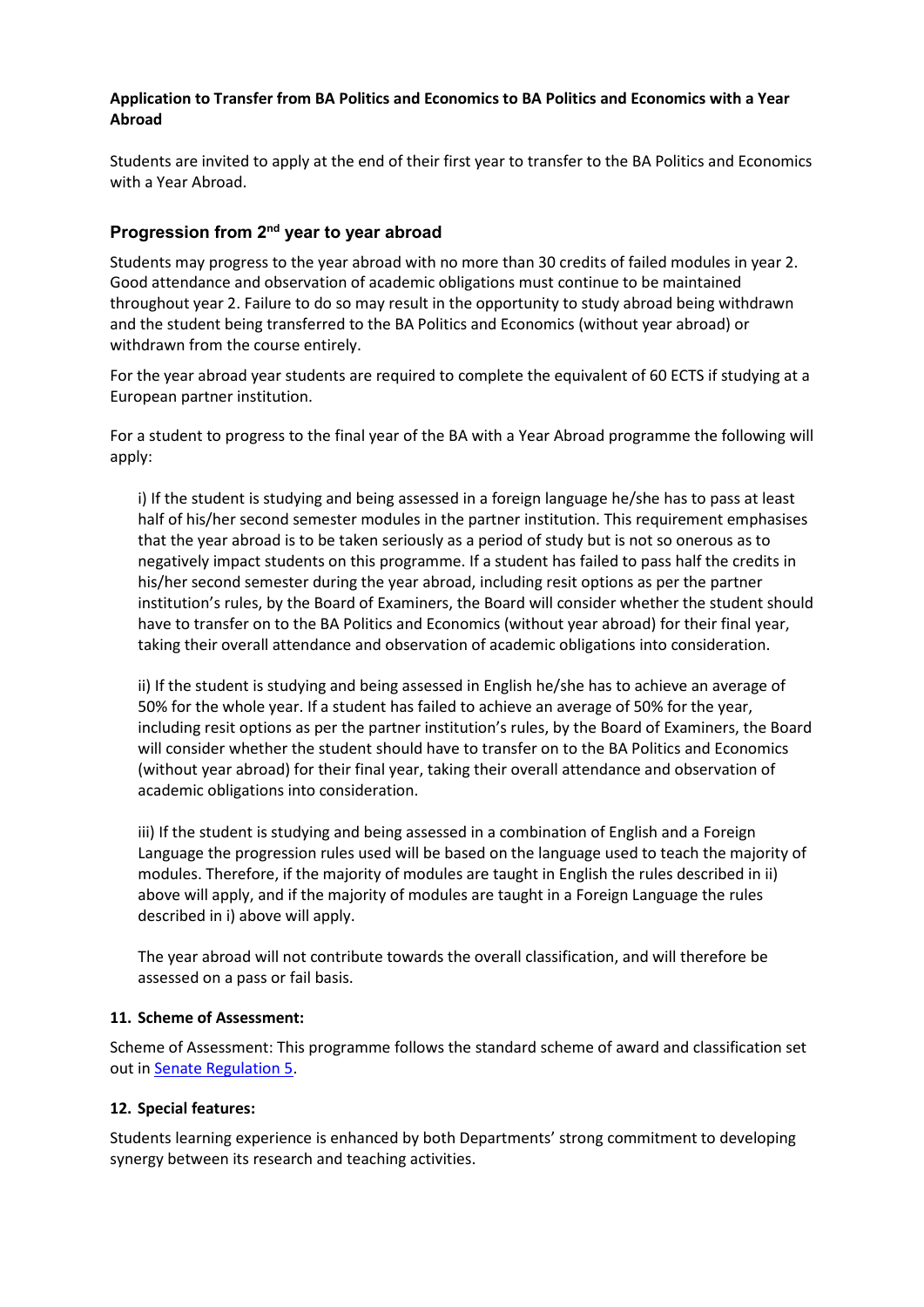Students may apply to transfer to the BA Politics and Economics with a Year Abroad after successful completion of the first year and subsequent successful completion of the second year.

The BA Politics and Economics with a Year Abroad provides for students spending their third year at one of our partner institutions and then returning to Leicester for their final year.

## **13. Indications of programme quality**

Consistently positive feedback from External Examiners over a number of years.

#### **14. External Examiners:**

The details of the External Examiner(s) for this programme and the most recent External Examiners' reports can be found [here.](https://exampapers.le.ac.uk/xmlui/handle/123456789/227)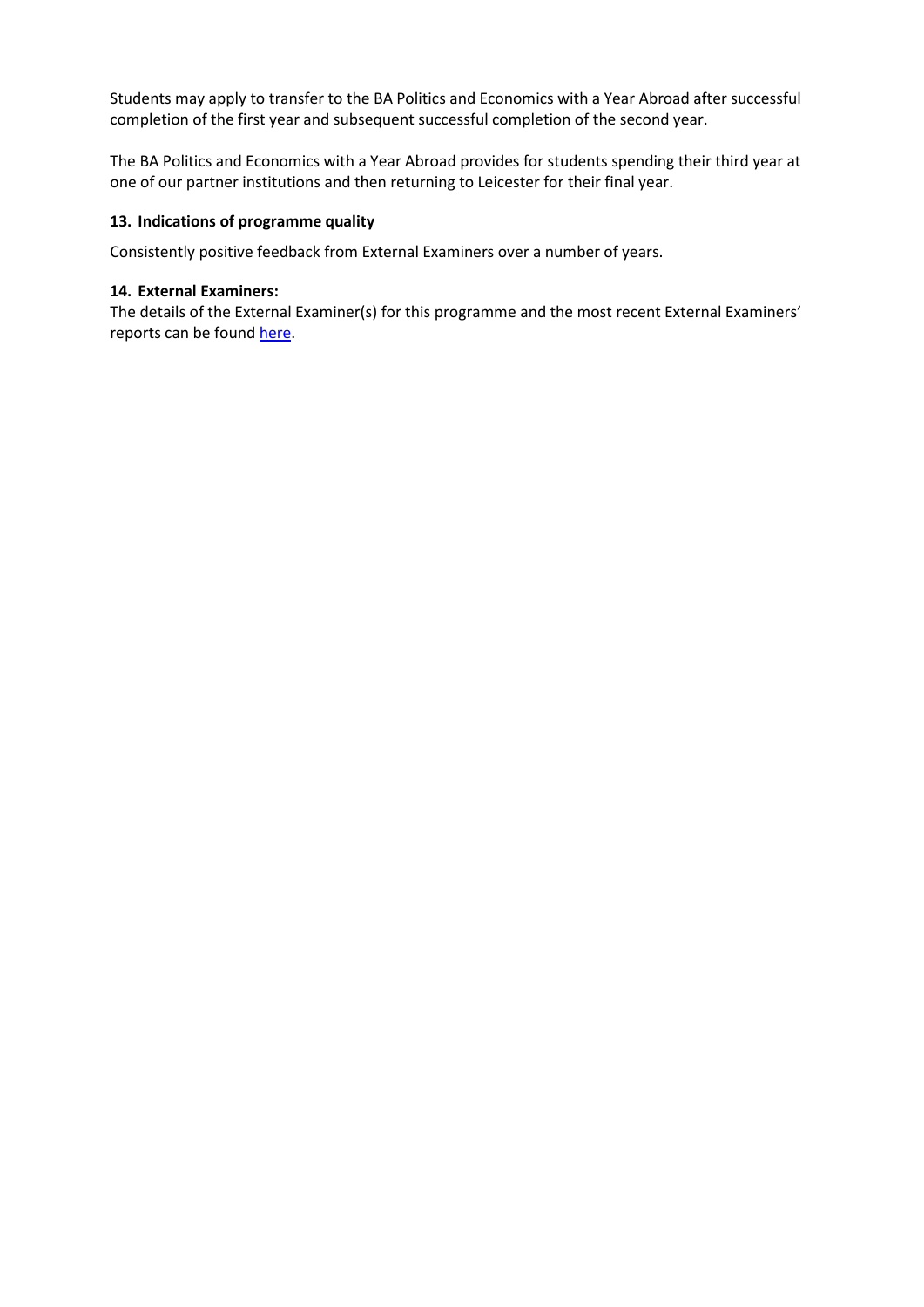**BA POLITICS AND ECONOMICS**

## **FIRST YEAR MODULES**

#### **SEMESTER 1**

| <b>Core Modules</b>           |                                                                                                                                                            | <b>Credits</b> |
|-------------------------------|------------------------------------------------------------------------------------------------------------------------------------------------------------|----------------|
| EC1000                        | <b>MICROECONOMICS</b>                                                                                                                                      | 15             |
| EC1005                        | <b>MATHS FOR ECONOMICS I</b>                                                                                                                               | 15             |
| PL1019                        | POLITICS, POWER AND ETHICS                                                                                                                                 | 15             |
| PL1119                        | CASE STUDIES IN POLITICS, POWER AND ETHICS                                                                                                                 | 15             |
|                               | <b>Semester Total</b>                                                                                                                                      | 60             |
|                               | <b>SEMESTER 2</b>                                                                                                                                          |                |
| <b>Core Modules</b>           |                                                                                                                                                            | <b>Credits</b> |
| EC1001                        | <b>MACROECONOMICS</b>                                                                                                                                      | 15             |
| EC1008                        | <b>MATHS FOR ECONOMICS II</b>                                                                                                                              | 15             |
|                               | And Two optional modules in Politics from:                                                                                                                 |                |
| PL1011                        | POLITICAL CONCEPTS                                                                                                                                         | 15             |
| PL1012                        | <b>COMPARATIVE EUROPEAN POLITICS</b>                                                                                                                       | 15             |
| PL1021                        | POWER IN THE WORLD ECONOMY                                                                                                                                 | 15             |
|                               | <b>Semester Total</b>                                                                                                                                      | 60             |
| <b>SECOND YEAR MODULES</b>    |                                                                                                                                                            |                |
| <b>Year-long Core Modules</b> |                                                                                                                                                            | <b>Credits</b> |
| EC2012                        | <b>INTERMEDIATE MICROECONOMICS</b>                                                                                                                         | 30             |
| EC2013                        | <b>INTERMEDIATE MACROECONOMICS</b>                                                                                                                         | 30             |
|                               | <b>SEMESTER 1</b>                                                                                                                                          |                |
|                               | Two optional modules in Politics from:                                                                                                                     | <b>Credits</b> |
| PL2094<br>PL2011              | POLITICAL ANALYSIS 1: UNDERSTANDING POLITICAL SCIENCE RESEARCH<br>(Mandatory for students taking a final year dissertation in Politics)<br>POLITICAL IDEAS | 15<br>15       |
| PL2019                        | THE MAKING OF CONTEMPORARY US FOREIGN POLICY                                                                                                               | 15             |
| PL2020                        | POLITICAL PARTIES IN CONTEMPORARY BRITAIN                                                                                                                  | 15             |
| PL2021                        | <b>SEX AND GENDER IN GLOBAL POLITICS</b>                                                                                                                   | 15             |
| PL2029                        | POLITICS OF THE GLOBAL SOUTH                                                                                                                               | 15             |
|                               | <b>Semester Total</b>                                                                                                                                      | 60             |
|                               | <b>SEMESTER 2</b>                                                                                                                                          |                |
|                               | Two optional modules in Politics from:                                                                                                                     | Credits        |
| PL2095                        | POLITICAL ANALYSIS 2: PREPARING FOR YOUR DISSERTATION (Mandatory<br>for students taking a final year dissertation in Politics)                             | 15             |
| PL2016                        | <b>EUROPEAN UNION POLITICS</b>                                                                                                                             | 15             |
| PL2022                        |                                                                                                                                                            |                |
| PL2024                        | <b>GOVERNING SOCIETIES IN CONFLICT</b>                                                                                                                     | 15             |
| PL2027                        | CONTEMPORARY POLITICAL PHILOSOPHY: THEORIES OF JUSTICE                                                                                                     | 15             |
| PL2028                        | <b>LATIN AMERICAN POLITICS</b>                                                                                                                             | 15             |
|                               | <b>Semester Total</b>                                                                                                                                      | 60             |

## **THIRD YEAR MODULES**

#### **SEMESTER 1**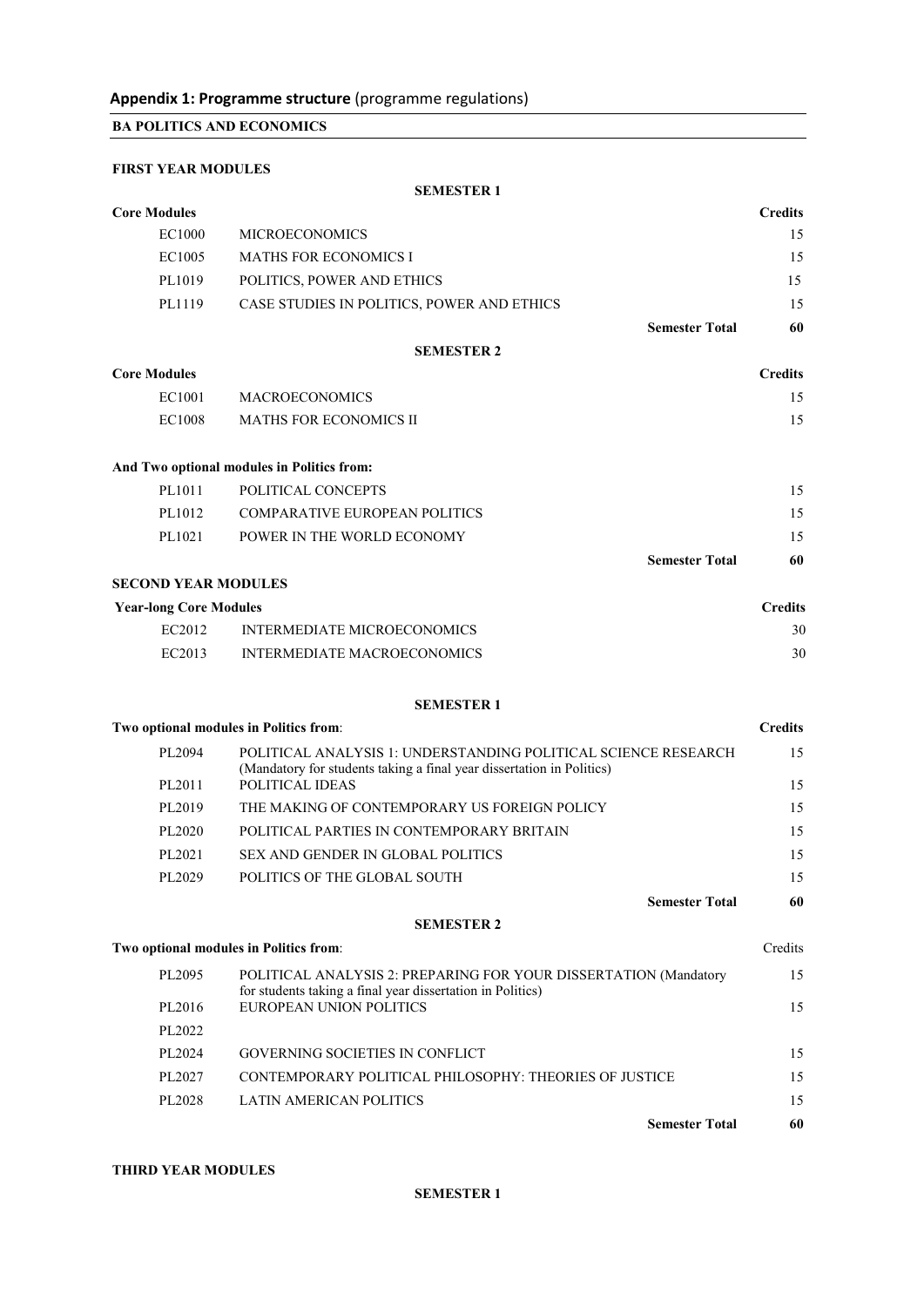| <b>Core Module</b> (if student is taking a Politics Dissertation) |                                                                                                                                                 | <b>Credits</b> |
|-------------------------------------------------------------------|-------------------------------------------------------------------------------------------------------------------------------------------------|----------------|
| PL3094                                                            | POLITICS DISSERTATION 1 (if PL3095 to be taken in Semester 2)                                                                                   | 15             |
| <b>Optional Modules</b>                                           |                                                                                                                                                 |                |
|                                                                   | Three optional modules if student is taking a Politics Dissertation or four optional                                                            | 45/60          |
|                                                                   | modules if student is taking an Economics Dissertation $\wedge$<br><b>Semester Total</b>                                                        | 60             |
|                                                                   |                                                                                                                                                 |                |
|                                                                   | <b>SEMESTER 2</b>                                                                                                                               |                |
| <b>Core Modules</b>                                               |                                                                                                                                                 | <b>Credits</b> |
|                                                                   | <b>EITHER</b>                                                                                                                                   |                |
| EC3004                                                            | <b>ECONOMICS DISSERTATION</b>                                                                                                                   | 15             |
|                                                                   | OR.                                                                                                                                             |                |
| PL3095                                                            | POLITICS DISSERTATION 2 (if PL3094 taken in Semester 1)                                                                                         | 30             |
| <b>Optional Modules</b>                                           |                                                                                                                                                 |                |
|                                                                   | Two optional modules if student is taking a Politics Dissertation or three optional<br>modules if student is taking an Economics Dissertation ^ | 30/45          |
|                                                                   | <b>Semester Total</b>                                                                                                                           | 60             |
|                                                                   | $\triangle$ Over the final year as a whole, students must take 60 credits in Politics and 60 credits in Economics                               |                |

## **FINAL YEAR OPTIONAL MODULES**

### **SEMESTER 1**

**Three Optional Modules if student is taking a Politics & International Relations Dissertation, or Four Optional Modules if taking an Economics Dissertation.**

## **Optional Modules in Politics & International Relations:**

- PL3060 Feminism
- PL3071 The American Presidency
- PL3103 The Politics of War and Peace: Northern Ireland after 1972
- PL3106 Parliamentary Studies
- PL3107 Brexit and British Politics
- PL3137 The Politics of Contemporary British Foreign Policy
- PL3140 Climate Change: Ethics, Issues, Justice
- PL3142 Politics of the International Drug Trade
- PL3146 Corruption, Informality and Scandal
- PL3148 Comparative Public Opinion

# **Optional Modules in Economics**:

- EC3000 ADVANCED MICROECONOMICS
- EC3023 INDUSTRIAL ECONOMICS
- EC3057 MANAGEMENT SCIENCE
- EC3061 DEVELOPMENT ECONOMICS
- EC3066 INTERNATIONALTRADE
- EC3071 MANAGERIAL ECONOMICS
- EC3077 INVESTMENT MANAGEMENT
- EC3092 ENVIRONMENTAL ECONOMICS

## **SEMESTER 2**

**Two Optional Modules if student is taking a Politics & International Relations Dissertation, or Three Optional Modules if taking an Economics Dissertation.**

**Optional Modules in Politics & International Relations**: